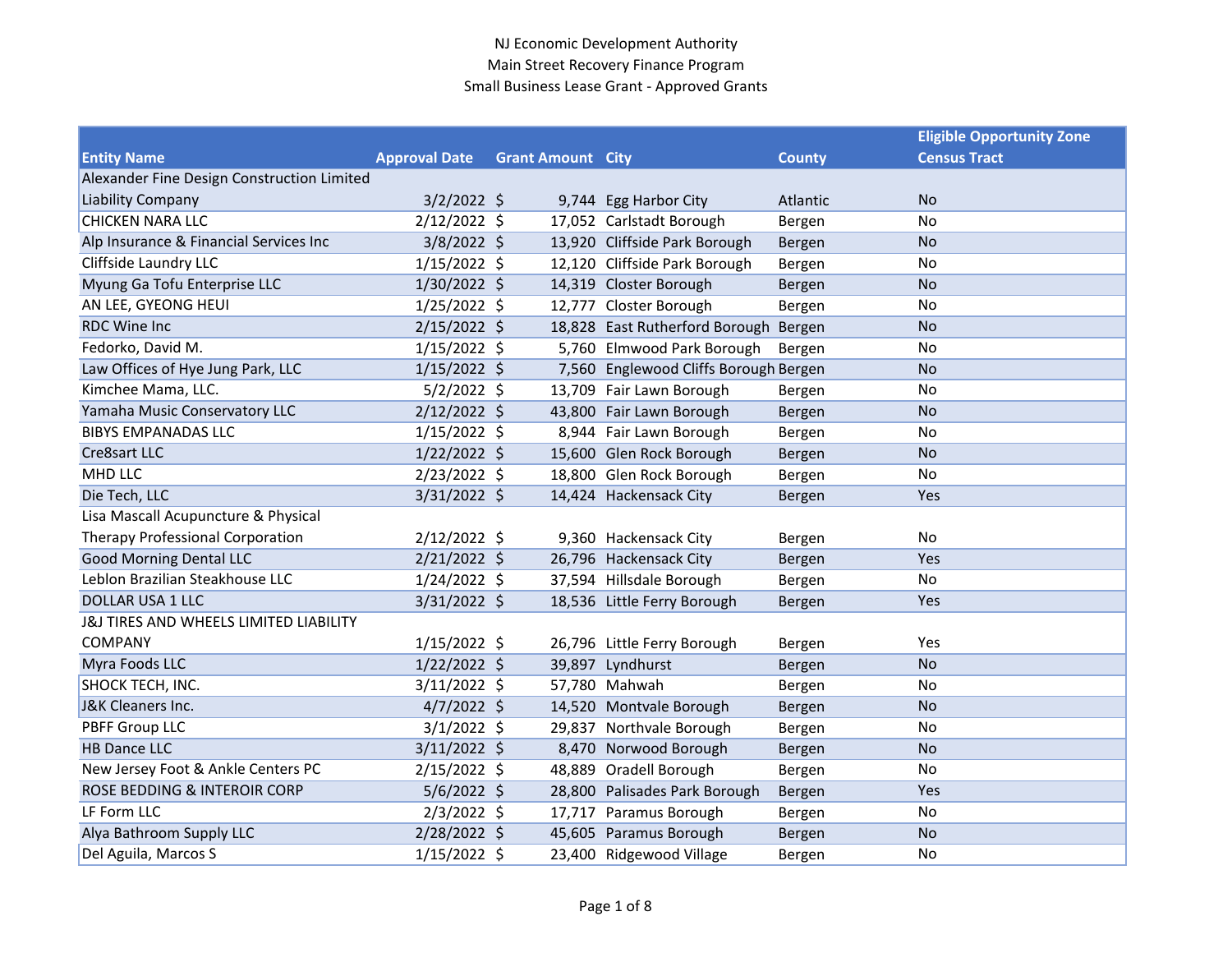|                                         |                      |                          |                            |                   | <b>Eligible Opportunity Zone</b> |  |
|-----------------------------------------|----------------------|--------------------------|----------------------------|-------------------|----------------------------------|--|
| <b>Entity Name</b>                      | <b>Approval Date</b> | <b>Grant Amount City</b> |                            | <b>County</b>     | <b>Census Tract</b>              |  |
| BoozeTable Inc.                         | $1/15/2022$ \$       |                          | 46,893 River Edge Borough  | Bergen            | <b>No</b>                        |  |
| Peppercorn Events LLC                   | $1/22/2022$ \$       |                          | 10,455 River Vale          | Bergen            | No                               |  |
| Plaza Dental Arts, LLC                  | $2/14/2022$ \$       |                          | 27,060 Teaneck             | Bergen            | Yes                              |  |
| CAFE METRO LLC                          | $3/3/2022$ \$        |                          | 10,473 Teaneck             | Bergen            | No                               |  |
| Team Fit Limited Liability Company      | 1/30/2022 \$         |                          | 16,080 Tenafly Borough     | Bergen            | <b>No</b>                        |  |
| THERAPHYSICAL LLC                       | $3/3/2022$ \$        |                          | 12,000 Wallington Borough  | Bergen            | Yes                              |  |
| Alya Bathroom Supply LLC                | $2/28/2022$ \$       |                          | 43,783 Westwood Borough    | Bergen            | <b>No</b>                        |  |
| T&F Drugs Inc.                          | $5/2/2022$ \$        |                          | 10,714 Wyckoff             | Bergen            | No                               |  |
| <b>WYCKOFF PEACH FARM FITNESS LLC</b>   | $6/2/2022$ \$        |                          | 14,616 Wyckoff             | Bergen            | <b>No</b>                        |  |
| Jersey Marketing Inc                    | 2/15/2022 \$         |                          | 11,714 Burlington          | Burlington        | No                               |  |
| DENDEN FINANCIAL SERVICE LLC            | $5/7/2022$ \$        |                          | 20,520 Cinnaminson         | Burlington        | <b>No</b>                        |  |
| <b>Ravis Ventures LLC</b>               | $5/6/2022$ \$        |                          | 11,911 Cinnaminson         | Burlington        | No                               |  |
| Clarence Jackson Skills Academy Limited |                      |                          |                            |                   |                                  |  |
| <b>Liability Company</b>                | $4/13/2022$ \$       |                          | 56,000 Evesham             | Burlington        | No                               |  |
| Cups & Cones, Limited Liability Company | $3/10/2022$ \$       |                          | 19,488 Marlton             | Burlington        | No                               |  |
| Bendixen Holdings Inc.                  | $3/4/2022$ \$        |                          | 24,664 Moorestown          | <b>Burlington</b> | <b>No</b>                        |  |
| <b>FABRIC DRY CLEANING LLC</b>          | $1/27/2022$ \$       |                          | 10,800 Moorestown          | Burlington        | No                               |  |
| <b>NSN Moorestown LLC</b>               | $1/24/2022$ \$       |                          | 24,900 Moorestown          | Burlington        | <b>No</b>                        |  |
| PICK UP FROM JESSIE HAIR STUDIO BY      |                      |                          |                            |                   |                                  |  |
| CANIYA, LLC                             | $4/7/2022$ \$        |                          | 8,400 Mount Laurel         | Burlington        | No                               |  |
| harikrishna liquors inc                 | 1/30/2022 \$         |                          | 24,000 Palmyra Borough     | <b>Burlington</b> | Yes                              |  |
| Forever Young Baby Shop LLC             | 3/31/2022 \$         |                          | 7,344 Collingswood Borough | Camden            | No                               |  |
| <b>Fevzi's Grill LLC</b>                | $1/22/2022$ \$       |                          | 18,504 Erlton-ellisburg    | Camden            | <b>No</b>                        |  |
| Wells Appel, Inc.                       | $5/11/2022$ \$       |                          | 22,128 Haddonfield Borough | Camden            | No                               |  |
| <b>SISTERS SPOT LLC</b>                 | $1/15/2022$ \$       |                          | 9,840 Pennsauken Township  | Camden            | <b>No</b>                        |  |
| Triple R Services, LLC                  | $1/22/2022$ \$       |                          | 10,080 Runnemede Borough   | Camden            | Yes                              |  |
| JERSEY MINUTE, LLC                      | $4/25/2022$ \$       |                          | 17,280 Turnersville        | Camden            | <b>No</b>                        |  |
| Fabulous Events By La Reba LLC          | $1/27/2022$ \$       |                          | 13,200 Turnersville        | Camden            | No                               |  |
| Whims Ales, LLC                         | $3/2/2022$ \$        |                          | 14,441 Waterford           | Camden            | <b>No</b>                        |  |
| Cape May Brewing Limited Liability      |                      |                          |                            |                   |                                  |  |
| Company                                 | 3/14/2022 \$         |                          | 36,720 Cape May City       | Cape May          | Yes                              |  |
| Scordilis Family Chiropractic, P.A.     | 3/31/2022 \$         |                          | 44,144 Bloomfield          | <b>Essex</b>      | <b>No</b>                        |  |
| Lannies Cleaners Inc.                   | $4/9/2022$ \$        |                          | 19,200 East Orange City    | Essex             | Yes                              |  |
| zebra academy inc                       | 2/14/2022 \$         |                          | 9,400 East Orange City     | <b>Essex</b>      | Yes                              |  |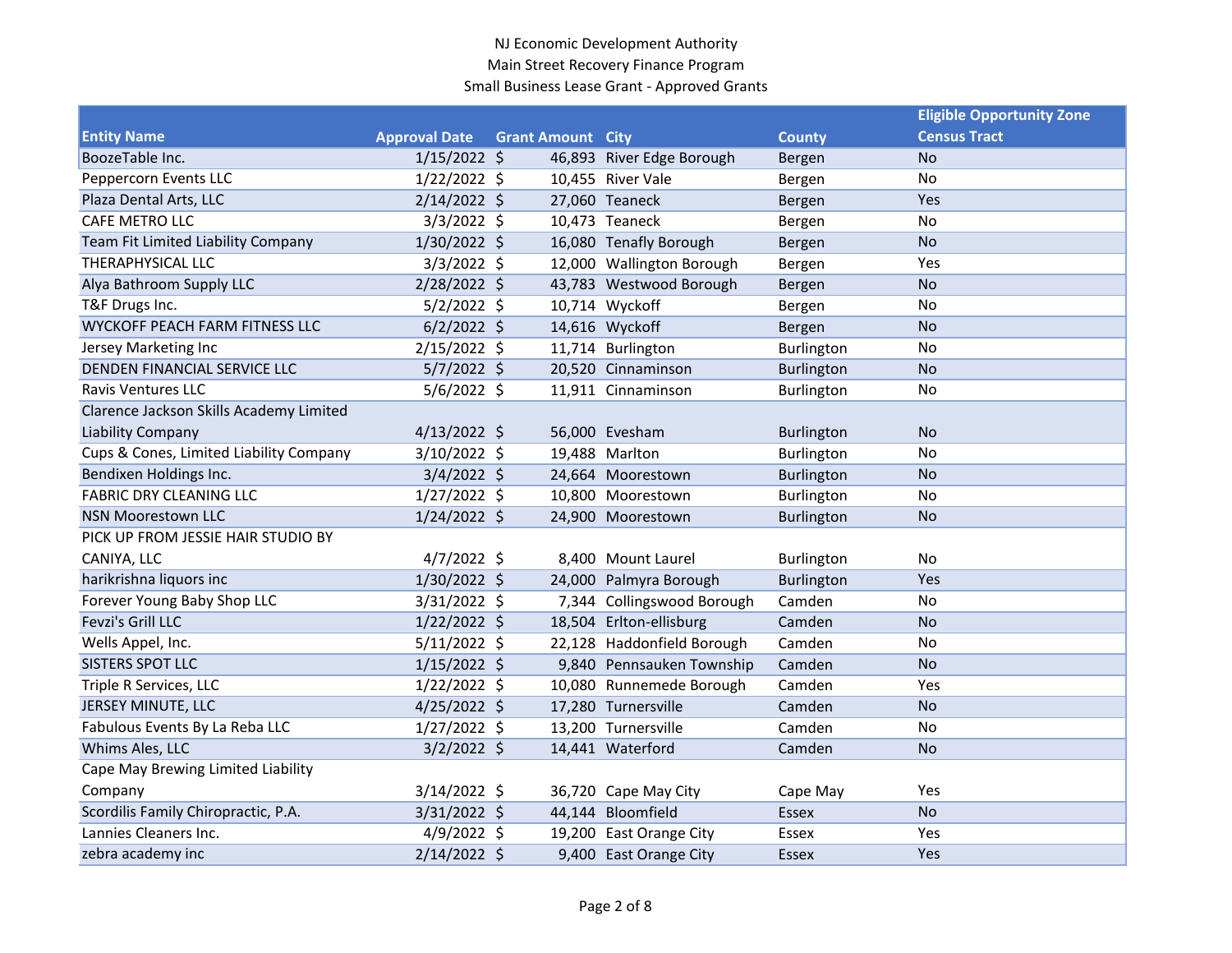|                                           |                      |                          |                        |               | <b>Eligible Opportunity Zone</b> |
|-------------------------------------------|----------------------|--------------------------|------------------------|---------------|----------------------------------|
| <b>Entity Name</b>                        | <b>Approval Date</b> | <b>Grant Amount City</b> |                        | <b>County</b> | <b>Census Tract</b>              |
| <b>AUTHENTIC LOOMS RUGS INC</b>           | $2/15/2022$ \$       |                          | 43,645 Fairfield       | Essex         | No                               |
| Benco, Inc.                               | $2/11/2022$ \$       |                          | 37,520 Fairfield       | <b>Essex</b>  | <b>No</b>                        |
| Santarella, Anthony                       | $3/26/2022$ \$       |                          | 15,718 Livingston      | Essex         | No                               |
| XPO Fitness Operator, LLC                 | $2/11/2022$ \$       |                          | 15,834 Livingston      | <b>Essex</b>  | <b>No</b>                        |
| LACEY-WOODE LLC                           | $2/11/2022$ \$       |                          | 13,110 Maplewood       | Essex         | Yes                              |
| MAPLEWOOD BUSINESS SERVICES               | $2/3/2022$ \$        |                          | 8,640 Maplewood        | <b>Essex</b>  | Yes                              |
| East Side Mags Limited Liability Company  | $3/10/2022$ \$       |                          | 26,730 Montclair       | Essex         | No                               |
| RR Bakery Group LLC                       | 3/31/2022 \$         |                          | 35,226 Montclair       | <b>Essex</b>  | <b>No</b>                        |
| Brow Fix Studio and Spa LLC               | 1/30/2022 \$         |                          | 19,222 Montclair       | Essex         | No                               |
| Noodle Cafe, Limited Liability Company    | 3/28/2022 \$         |                          | 39,060 Montclair       | <b>Essex</b>  | <b>No</b>                        |
| <b>SWEET TIME LLC</b>                     | $1/15/2022$ \$       |                          | 16,500 Montclair       | Essex         | No                               |
| Kreme and Krumbs LLC                      | $2/15/2022$ \$       |                          | 22,283 Montclair       | Essex         | Yes                              |
| Precious Feet Christian Daycare & Academy |                      |                          |                        |               |                                  |
| LLC                                       | 2/17/2022 \$         |                          | 13,680 Newark City     | Essex         | Yes                              |
| On The Way Courier LLC                    | $2/21/2022$ \$       |                          | 48,690 Newark City     | <b>Essex</b>  | Yes                              |
| Natural Neighborhood Industries LLC       | $1/30/2022$ \$       |                          | 21,437 Newark City     | Essex         | Yes                              |
| <b>Tossed NJ Corp</b>                     | $3/1/2022$ \$        |                          | 9,038 Newark City      | Essex         | Yes                              |
| <b>BLACC SENSE, LLC</b>                   | $1/27/2022$ \$       |                          | 31,200 Newark City     | Essex         | No                               |
| <b>KURLY KURTOSH LLC</b>                  | $2/11/2022$ \$       | 13,416 Nutley            |                        | <b>Essex</b>  | <b>No</b>                        |
| Inner City Cafe LLC                       | $5/9/2022$ \$        |                          | 11,800 Orange          | <b>Essex</b>  | Yes                              |
| Rocky's Crystals and Minerals Limited     |                      |                          |                        |               |                                  |
| <b>Liability Company</b>                  | $4/7/2022$ \$        |                          | 14,474 South Orange    | <b>Essex</b>  | Yes                              |
| <b>CINEMA LAB LLC</b>                     | $4/1/2022$ \$        |                          | 77,176 South Orange    | Essex         | No                               |
| Leilo's Sweet Shop LLC                    | $1/14/2022$ \$       |                          | 8,856 West Orange      | Essex         | Yes                              |
| SMV 9 LLC                                 | $2/14/2022$ \$       |                          | 24,000 Bayonne City    | Hudson        | No                               |
| <b>QUEEN HOUSE SPA LLC</b>                | $1/15/2022$ \$       |                          | 5,340 Bayonne City     | Hudson        | Yes                              |
| Max Home Furniture LLC                    | $1/27/2022$ \$       |                          | 11,000 Bayonne City    | Hudson        | Yes                              |
| Laura Kellett Realty Limited Liability    |                      |                          |                        |               |                                  |
| Company                                   | $2/15/2022$ \$       |                          | 14,016 Guttenberg Town | Hudson        | Yes                              |
| Growing and Learning Academy LLC          | $2/11/2022$ \$       |                          | 21,655 Harrison Town   | Hudson        | Yes                              |
| <b>Bella's Boutique LLC</b>               | $3/2/2022$ \$        |                          | 7,200 Harrison Town    | Hudson        | Yes                              |
| Sweet Hoboken LLC                         | $6/2/2022$ \$        |                          | 34,104 Hoboken City    | Hudson        | No                               |
| Stuart United Inc.                        | 3/28/2022 \$         |                          | 22,264 Jersey City     | Hudson        | Yes                              |
| Iron Republik LLC                         | $3/2/2022$ \$        |                          | 11,069 Jersey City     | Hudson        | No                               |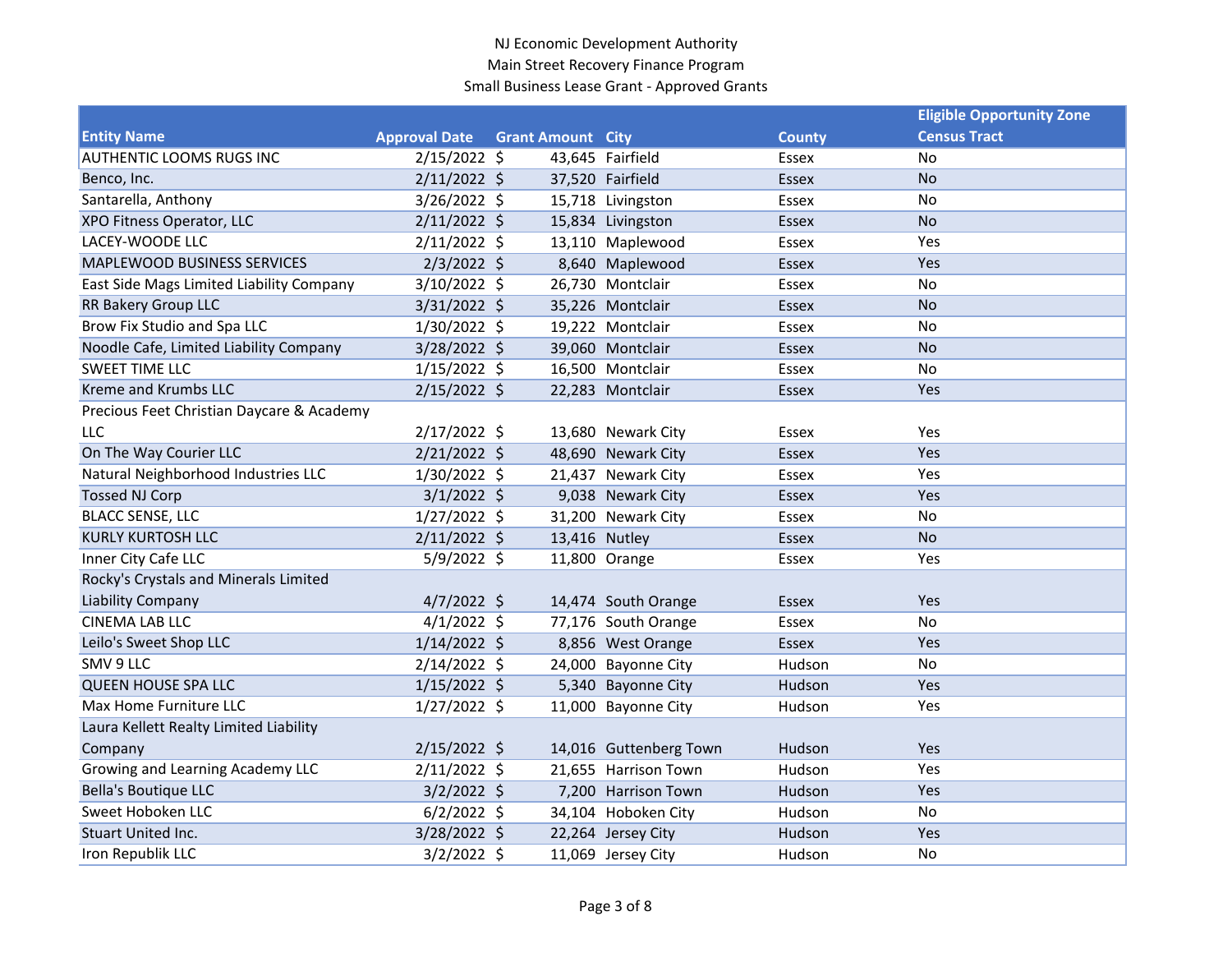|                                      |                      |                          |                                          |               | <b>Eligible Opportunity Zone</b> |
|--------------------------------------|----------------------|--------------------------|------------------------------------------|---------------|----------------------------------|
| <b>Entity Name</b>                   | <b>Approval Date</b> | <b>Grant Amount City</b> |                                          | <b>County</b> | <b>Census Tract</b>              |
| MAID IN JC LIMITED LIABILITY COMPANY | $1/27/2022$ \$       |                          | 9,600 Jersey City                        | Hudson        | <b>Yes</b>                       |
| Legaci Events Center LLC             | $2/16/2022$ \$       |                          | 8,820 Jersey City                        | Hudson        | Yes                              |
| Rising Tide Capital, Inc.            | $2/1/2022$ \$        |                          | 71,859 Jersey City                       | Hudson        | Yes                              |
| PIntd LLC                            | $1/15/2022$ \$       |                          | 18,225 Jersey City                       | Hudson        | No                               |
| Hudson City Kids LLC                 | 12/11/2021 \$        |                          | 151,040 Jersey City                      | Hudson        | <b>No</b>                        |
| <b>CLFit LLC</b>                     | $1/22/2022$ \$       |                          | 22,669 Jersey City                       | Hudson        | No                               |
| <b>GUERRERO, LUCIA V</b>             | $1/27/2022$ \$       |                          | 5,760 Union City                         | Hudson        | Yes                              |
| A&M BEAUTY TRADING LLC               | $2/1/2022$ \$        |                          | 7,680 Union City                         | Hudson        | Yes                              |
| HOLLYWOOD RUMBA BABERSHOP LLC        | $2/1/2022$ \$        |                          | 6,000 Union City                         | Hudson        | Yes                              |
| LUCIAN BARBER SHOP LIMITED LIABILITY |                      |                          |                                          |               |                                  |
| <b>COMPANY</b>                       | $1/15/2022$ \$       |                          | 7,200 Union City                         | Hudson        | Yes                              |
| DAISY DELI AND GROCERY INC           | $1/22/2022$ \$       |                          | 10,920 Weehawken                         | Hudson        | <b>No</b>                        |
| <b>ARNG LLC</b>                      | $2/12/2022$ \$       |                          | 16,800 West New York Town                | Hudson        | Yes                              |
| BKC, CPAs, PC                        | $2/14/2022$ \$       |                          | 49,401 Flemington Borough                | Hunterdon     | Yes                              |
| <b>Excellence in Education LLC</b>   | $2/12/2022$ \$       |                          | 15,180 Flemington Borough                | Hunterdon     | No                               |
| General Pallet Industries, Inc.      | $2/15/2022$ \$       |                          | 41,360 Flemington Borough                | Hunterdon     | <b>No</b>                        |
| Jayden Joseph LLC                    | $5/26/2022$ \$       |                          | 23,334 Readington                        | Hunterdon     | <b>No</b>                        |
| Golden Umbrella Group Inc            | $2/24/2022$ \$       |                          | 20,500 Franklin                          | Mercer        | <b>No</b>                        |
| <b>FOXMOOR TRAVEL LLC</b>            | $4/5/2022$ \$        |                          | 10,108 Hamilton                          | Mercer        | No                               |
| N J Pacific Inc                      | $2/14/2022$ \$       |                          | 14,400 Hightstown Borough                | Mercer        | Yes                              |
| <b>KARATE FIT USA LLC</b>            | $4/5/2022$ \$        |                          | 14,220 Lawrenceville                     | Mercer        | <b>No</b>                        |
| The Kink Centre LLC                  | 1/30/2022 \$         |                          | 11,470 Lawrenceville                     | <b>Mercer</b> | <b>No</b>                        |
| Apart, Together in Motion            | $2/3/2022$ \$        |                          | 31,332 Princeton Borough                 | Mercer        | No                               |
| The Drop-In Princeton LLC            | $1/10/2022$ \$       |                          | 30,444 Princeton Junction                | Mercer        | <b>No</b>                        |
| Mana Physical Therapy LLC            | $2/14/2022$ \$       |                          | 28,435 East Brunswick                    | Middlesex     | No                               |
| <b>Kwality Foods LLC</b>             | $5/7/2022$ \$        | 37,049 Edison            |                                          | Middlesex     | <b>No</b>                        |
| MJ Tax & Business Solutions LLC      | $2/3/2022$ \$        |                          | 4,320 Edison                             | Middlesex     | No                               |
| <b>B&amp;H AUTO REPAIR II LLC</b>    | $3/2/2022$ \$        | 27,600 Iselin            |                                          | Middlesex     | <b>No</b>                        |
| <b>DURBRET LLC</b>                   | $2/11/2022$ \$       |                          | 17,036 Jamesburg Borough                 | Middlesex     | Yes                              |
| <b>FRENCHIC LLC</b>                  | 3/10/2022 \$         |                          | 14,060 Metuchen Borough                  | Middlesex     | <b>No</b>                        |
| Dragonfly Woodbridge Inc.            | $5/26/2022$ \$       |                          | 95,968 Metuchen Borough                  | Middlesex     | No                               |
| Sheikh Foods LLC                     | $2/14/2022$ \$       |                          | 15,600 Metuchen Borough                  | Middlesex     | <b>No</b>                        |
| Rhymes 2 Reasons Learning Center LLC | $3/2/2022$ \$        |                          | 24,000 North Brunswick Townshi Middlesex |               | No                               |
| Aleah Multi Services Center LLC      | $2/12/2022$ \$       |                          | 12,240 Perth Amboy City                  | Middlesex     | Yes                              |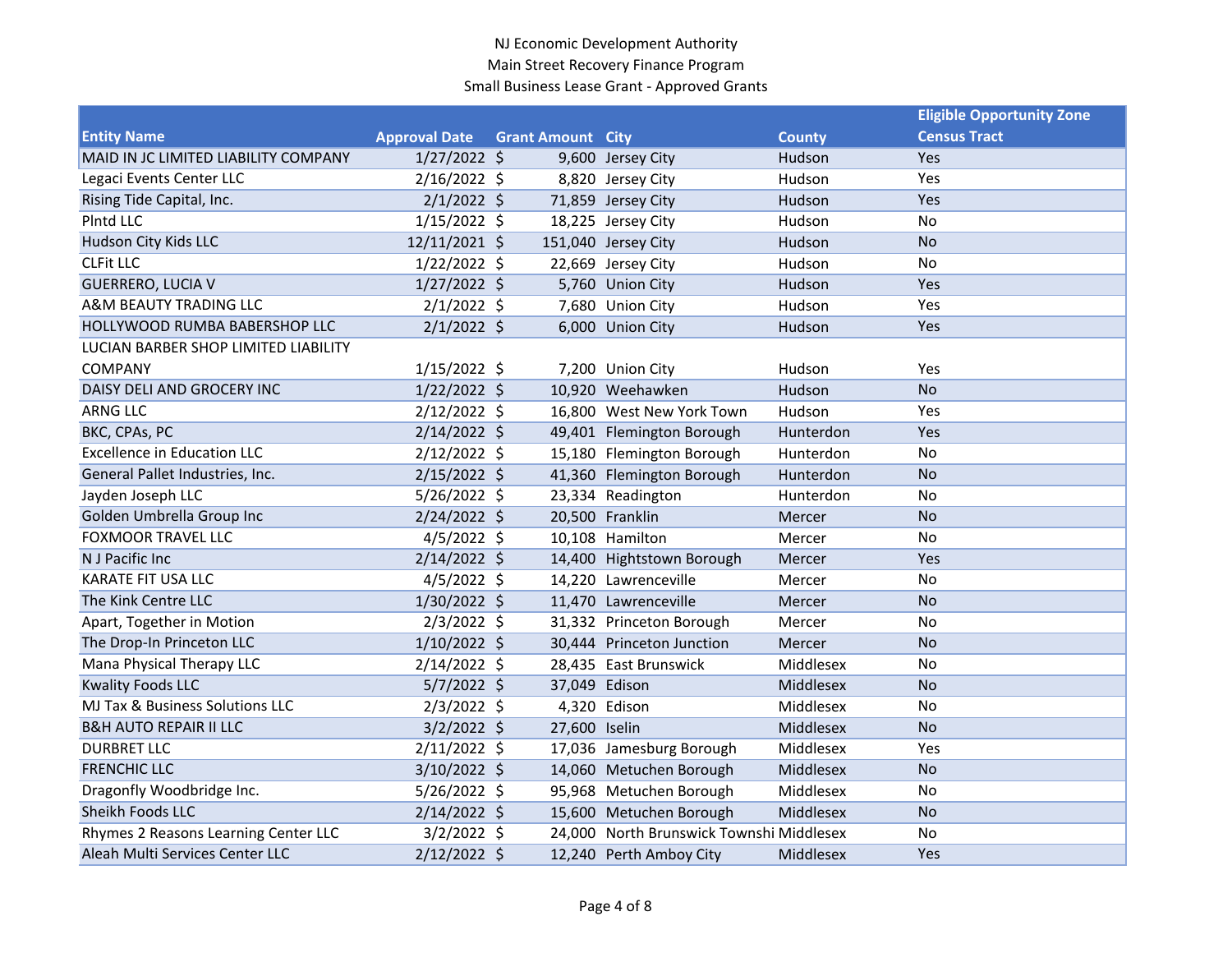|                                         |                      |                          |                                           |               | <b>Eligible Opportunity Zone</b> |  |
|-----------------------------------------|----------------------|--------------------------|-------------------------------------------|---------------|----------------------------------|--|
| <b>Entity Name</b>                      | <b>Approval Date</b> | <b>Grant Amount City</b> |                                           | <b>County</b> | <b>Census Tract</b>              |  |
| <b>Edison Drugs and Surgical Inc</b>    | $2/14/2022$ \$       |                          | 17,626 Perth Amboy City                   | Middlesex     | <b>Yes</b>                       |  |
| All Stars Academy Limited Liability     |                      |                          |                                           |               |                                  |  |
| Company                                 | $3/10/2022$ \$       |                          | 51,716 Perth Amboy City                   | Middlesex     | Yes                              |  |
| Agraj Seva Kendra A NJ Nonprofit        |                      |                          |                                           |               |                                  |  |
| Corporation                             | $2/11/2022$ \$       |                          | 5,846 Rossmoor                            | Middlesex     | Yes                              |  |
| LL Salon Studios LLC                    | $1/15/2022$ \$       |                          | 65,133 South Plainfield Borough Middlesex |               | <b>No</b>                        |  |
| Plainfield Clippers Inc                 | $2/15/2022$ \$       |                          | 13,157 South Plainfield Borough Middlesex |               | No                               |  |
| La Strada Pizza LLC                     | $1/22/2022$ \$       |                          | 19,488 Aberdeen                           | Monmouth      | <b>No</b>                        |  |
| <b>Gk Bridal LLC</b>                    | 3/28/2022 \$         |                          | 8,640 Allentown Borough                   | Monmouth      | No                               |  |
| <b>SMART FITNESS LLC</b>                | $4/7/2022$ \$        |                          | 46,284 Brielle Borough                    | Monmouth      | <b>No</b>                        |  |
| <b>JLCJJ LLC</b>                        | $2/12/2022$ \$       |                          | 51,102 Colts Neck                         | Monmouth      | No                               |  |
| LT Designs LLC                          | $5/26/2022$ \$       |                          | 3,360 Eatontown Borough                   | Monmouth      | <b>No</b>                        |  |
| Relational Group Partners Inc.          | $3/17/2022$ \$       |                          | 76,010 Eatontown Borough                  | Monmouth      | No                               |  |
| <b>GOOD BOY GOOD GIRL LLC</b>           | $3/3/2022$ \$        |                          | 32,843 Englishtown Borough                | Monmouth      | Yes                              |  |
| <b>Island Scooters LLC</b>              | 11/17/2021 \$        |                          | 30,000 Farmingdale Borough                | Monmouth      | No                               |  |
| Arthur Gordon Associates Inc            | $4/25/2022$ \$       |                          | 34,500 Freehold                           | Monmouth      | <b>No</b>                        |  |
| Highlands Business Partnership Inc      | $4/25/2022$ \$       |                          | 4,800 Highlands Borough                   | Monmouth      | No                               |  |
| Sew N Style LLC                         | $1/15/2022$ \$       |                          | 9,013 Howell                              | Monmouth      | <b>No</b>                        |  |
| <b>ABS Human Resources Corp</b>         | $2/3/2022$ \$        |                          | 13,380 Howell                             | Monmouth      | No                               |  |
| <b>Shoe Palace LLC</b>                  | 11/29/2021 \$        |                          | 34,541 Howell                             | Monmouth      | <b>No</b>                        |  |
| Haim V. Cohen and Eyes on 9 Inc.        | 11/29/2021 \$        |                          | 29,697 Howell                             | Monmouth      | No                               |  |
| <b>GSD Trucksports, LLC</b>             | $4/7/2022$ \$        |                          | 46,220 Laurence Harbor                    | Monmouth      | <b>No</b>                        |  |
| <b>Griffys Organics LLC</b>             | $3/8/2022$ \$        |                          | 13,200 Long Branch City                   | Monmouth      | Yes                              |  |
| <b>DOGGIE SWEETS LLC</b>                | $2/1/2022$ \$        |                          | 11,376 Long Branch City                   | Monmouth      | Yes                              |  |
| APLUS NAIL & BEAUTY LLC                 | $1/15/2022$ \$       |                          | 13,608 Long Branch City                   | Monmouth      | Yes                              |  |
| Core Zone Integrated Medical & Wellness |                      |                          |                                           |               |                                  |  |
| PC                                      | 3/8/2022 \$          |                          | 16,524 Matawan Borough                    | Monmouth      | <b>No</b>                        |  |
| East Brunswick Taekwondo Center, Inc.   | 11/30/2021 \$        |                          | 9,667 Matawan Borough                     | Monmouth      | No                               |  |
| MIDDLETOWN DRY CLEANERS & TAILORS       |                      |                          |                                           |               |                                  |  |
| L.L.C.                                  | $4/5/2022$ \$        |                          | 15,073 Middletown                         | Monmouth      | <b>No</b>                        |  |
| American Transport Logistics, Inc.      | $4/7/2022$ \$        |                          | 21,038 Morganville                        | Monmouth      | No                               |  |
| Karalyn Herban P.A. Professional        |                      |                          |                                           |               |                                  |  |
| Association                             | $3/3/2022$ \$        |                          | 22,592 Morganville                        | Monmouth      | <b>No</b>                        |  |
| La Lupa Di Roma LLC                     | $1/22/2022$ \$       |                          | 9,600 Neptune City Borough                | Monmouth      | Yes                              |  |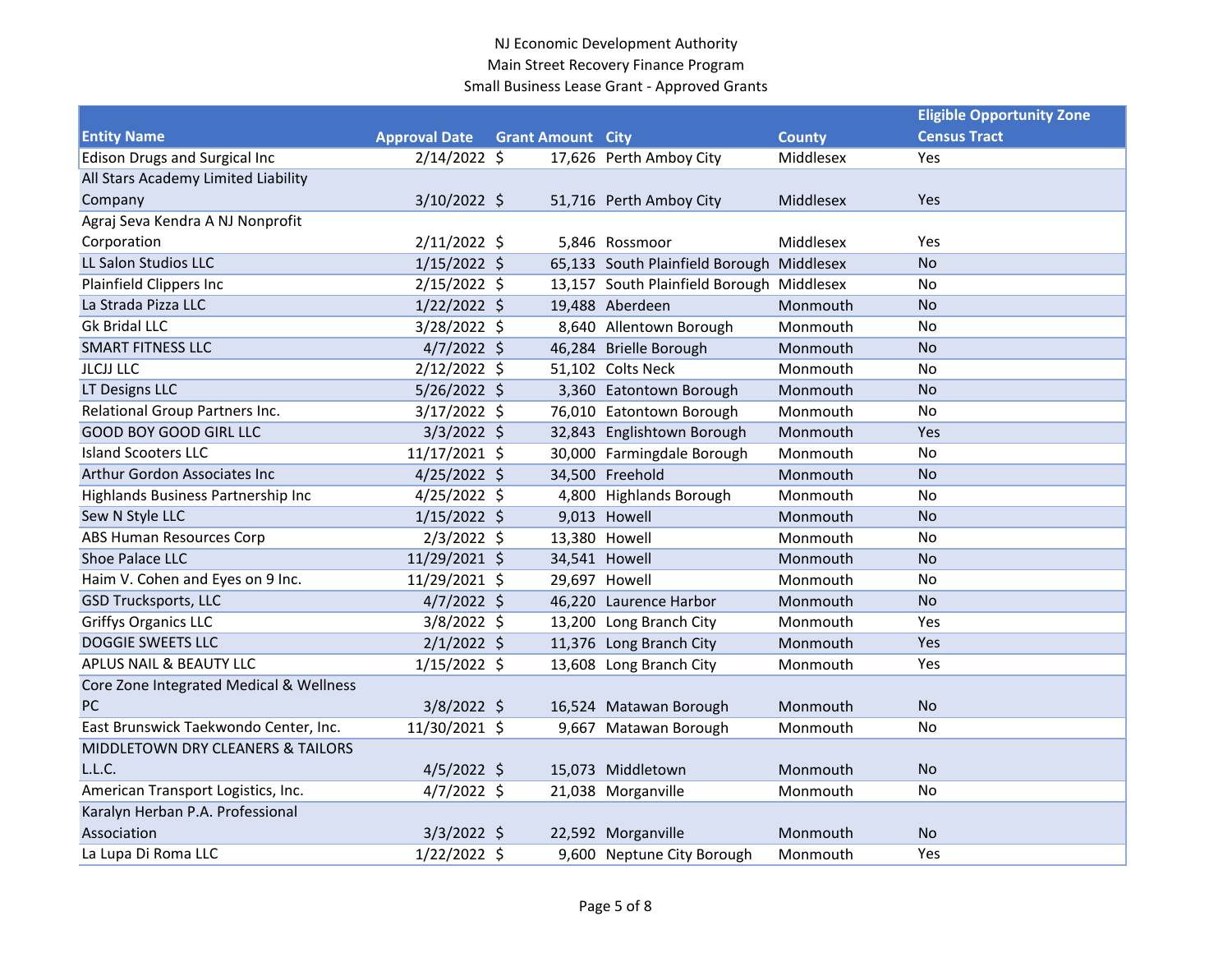|                                           |                      |                          |                              |               | <b>Eligible Opportunity Zone</b> |
|-------------------------------------------|----------------------|--------------------------|------------------------------|---------------|----------------------------------|
| <b>Entity Name</b>                        | <b>Approval Date</b> | <b>Grant Amount City</b> |                              | <b>County</b> | <b>Census Tract</b>              |
| Shoreline Dance, Inc.                     | $5/12/2022$ \$       |                          | 33,116 Neptune City Borough  | Monmouth      | Yes                              |
| BLUE RIBBON DRY CLEANERS & TAILORS        |                      |                          |                              |               |                                  |
| <b>LLC</b>                                | $2/23/2022$ \$       |                          | 7,760 Red Bank Borough       | Monmouth      | No                               |
| <b>ELLIS BACKYARD LLC</b>                 | $1/22/2022$ \$       |                          | 27,600 Red Bank Borough      | Monmouth      | <b>No</b>                        |
| <b>Cuties Childrens Boutique LLC</b>      | 2/11/2022 \$         |                          | 10,560 Shrewsbury Borough    | Monmouth      | No                               |
| Twin Lights Brewing, LLC                  | $3/31/2022$ \$       |                          | 15,120 Tinton Falls Borough  | Monmouth      | <b>No</b>                        |
| Loe Budget Productions LLC                | $3/2/2022$ \$        |                          | 24,917 West Long Branch      | Monmouth      | <b>No</b>                        |
| <b>LEBLEU CORP</b>                        | $3/3/2022$ \$        |                          | 19,269 Butler Borough        | <b>Morris</b> | <b>No</b>                        |
| ABC Flooring and Home LLC                 | $2/15/2022$ \$       |                          | 13,440 East Hanover          | Morris        | No                               |
| Barry A Kaplan, D.M.D., P.A.              | $2/14/2022$ \$       |                          | 18,540 Florham Park Borough  | Morris        | <b>No</b>                        |
| <b>FEENEY CPA LLC</b>                     | $2/3/2022$ \$        |                          | 7,699 Kinnelon Borough       | Morris        | No                               |
| Millenium Cosmetics Limited Liability     |                      |                          |                              |               |                                  |
| Company                                   | $1/27/2022$ \$       |                          | 16,320 Morris Plains Borough | Morris        | No                               |
| Ai Sakae Asian Cuisine INC                | $3/2/2022$ \$        |                          | 15,904 Morris Plains Borough | Morris        | No.                              |
| <b>TAMASHA LLC</b>                        | $2/14/2022$ \$       |                          | 21,924 Parsippany-troy Hills | Morris        | <b>No</b>                        |
| London Kids Shoes Lakewood LLC            | $2/11/2022$ \$       |                          | 14,457 Jackson               | Ocean         | No                               |
| <b>MISKAR LLC</b>                         | $4/25/2022$ \$       |                          | 24,791 Lakewood              | Ocean         | Yes                              |
| YY INVESTMENT GROUP LLC                   | $3/15/2022$ \$       |                          | 19,732 Lakewood              | Ocean         | Yes                              |
| Lionrose Enterprise Limited Liability     |                      |                          |                              |               |                                  |
| Company                                   | $2/23/2022$ \$       |                          | 20,462 Lakewood              | Ocean         | Yes                              |
|                                           |                      |                          |                              |               |                                  |
| Modular Closets Limited Liability Company | $2/12/2022$ \$       |                          | 65,210 Lakewood              | Ocean         | Yes                              |
| <b>Icon Knobs LLC</b>                     | $4/25/2022$ \$       |                          | 28,258 Lakewood              | Ocean         | Yes                              |
| <b>Botanica Blooms LLC</b>                | $5/6/2022$ \$        |                          | 15,053 Lakewood              | Ocean         | Yes                              |
| Kosher Cell Inc.                          | $3/2/2022$ \$        |                          | 24,000 Lakewood              | Ocean         | Yes                              |
| Cedar Eats LLC                            | $1/27/2022$ \$       |                          | 66,160 Lakewood              | Ocean         | Yes                              |
| Surgical Step Inc.                        | $2/15/2022$ \$       |                          | 10,320 Lakewood              | Ocean         | Yes                              |
| <b>Boruch Trading LLC</b>                 | $2/11/2022$ \$       |                          | 39,558 Lakewood              | Ocean         | Yes                              |
| <b>Mastermind Behavior Services LLC</b>   | $2/11/2022$ \$       |                          | 11,011 Lakewood              | Ocean         | Yes                              |
| For-Tech Electric LLC                     | $5/6/2022$ \$        |                          | 19,200 Lakewood              | Ocean         | Yes                              |
| <b>Dwell Architects LLC</b>               | $1/15/2022$ \$       |                          | 15,744 Lakewood              | Ocean         | Yes                              |
| ALLTELL LIMITED LLC                       | $2/14/2022$ \$       |                          | 35,809 Lakewood              | Ocean         | Yes                              |
| AQUABLUE, LLC                             | $5/7/2022$ \$        |                          | 9,600 Lavallette Borough     | Ocean         | <b>No</b>                        |
| <b>Fireworks Electric LLC</b>             | $5/8/2022$ \$        |                          | 13,289 Toms River            | Ocean         | No                               |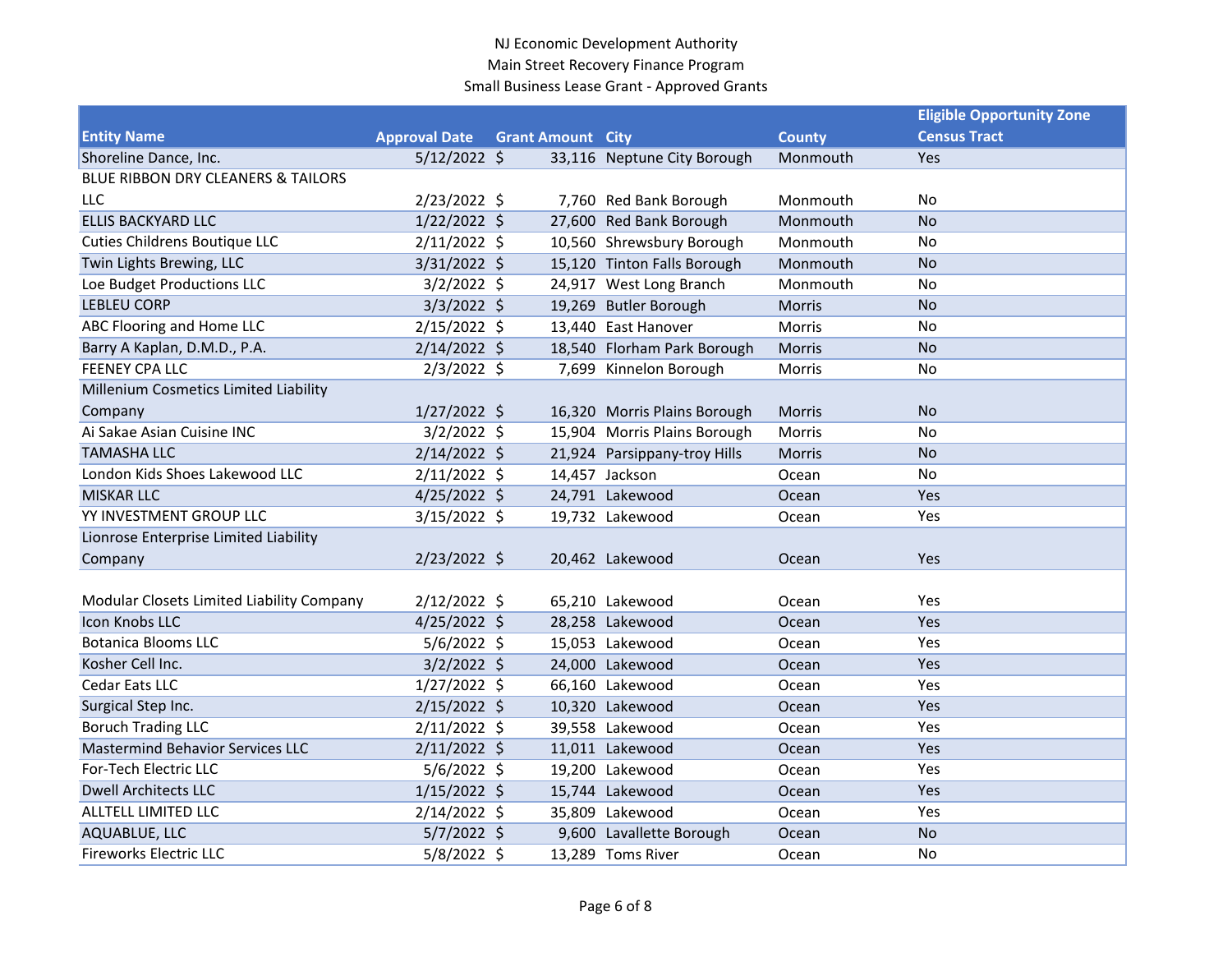|                                          |                      |                          |                                     |               | <b>Eligible Opportunity Zone</b> |  |
|------------------------------------------|----------------------|--------------------------|-------------------------------------|---------------|----------------------------------|--|
| <b>Entity Name</b>                       | <b>Approval Date</b> | <b>Grant Amount City</b> |                                     | <b>County</b> | <b>Census Tract</b>              |  |
| <b>Morph Mentoring</b>                   | $3/28/2022$ \$       |                          | 5,760 Toms River                    | Ocean         | <b>No</b>                        |  |
| Life Science Labs Supplements LLC        | $2/23/2022$ \$       |                          | 21,828 Toms River                   | Ocean         | No                               |  |
| <b>SUGO LLC</b>                          | $1/27/2022$ \$       |                          | 16,080 Toms River                   | Ocean         | <b>No</b>                        |  |
| The World of Knowledge Learning Center   |                      |                          |                                     |               |                                  |  |
| <b>LLC</b>                               | $3/17/2022$ \$       |                          | 19,920 Clifton City                 | Passaic       | No                               |  |
| PAK TRADE LLC                            | $3/2/2022$ \$        |                          | 25,279 Clifton City                 | Passaic       | <b>No</b>                        |  |
| Naturalvert, LLC                         | 2/15/2022 \$         |                          | 22,411 Hawthorne Borough            | Passaic       | No                               |  |
| <b>AIM Orthopedics LLC</b>               | $2/11/2022$ \$       |                          | 19,440 Little Falls                 | Passaic       | <b>No</b>                        |  |
| Magnolia Nail Studio LLC                 | 1/30/2022 \$         |                          | 14,640 Passaic City                 | Passaic       | Yes                              |  |
| EL COLOR DE MEXICO LLC                   | 3/26/2022 \$         |                          | 23,040 Passaic City                 | Passaic       | Yes                              |  |
| <b>Hi-Line Wireless LLC</b>              | $5/26/2022$ \$       |                          | 12,000 Passaic City                 | Passaic       | Yes                              |  |
| Simbron, Noemi C.                        | $5/12/2022$ \$       |                          | 7,300 Paterson City                 | Passaic       | Yes                              |  |
| <b>MZ VENTURES LLC</b>                   | $3/3/2022$ \$        |                          | 12,840 Paterson City                | Passaic       | Yes                              |  |
| Spotlight Dance Academy of NJ LLC        | $5/6/2022$ \$        |                          | 13,617 Bound Brook Borough          | Somerset      | Yes                              |  |
| Flounder Brewing Co.                     | 11/18/2021 \$        |                          | 54,893 Hillsborough                 | Somerset      | No                               |  |
| Nail Boutique II LLC                     | $2/11/2022$ \$       |                          | 15,998 Skillman                     | Somerset      | <b>No</b>                        |  |
| Moxie Print LLC                          | $4/5/2022$ \$        |                          | 65,038 Somerset                     | Somerset      | No                               |  |
| MARIE'S ALLIED HEALTH & TECHNICAL        |                      |                          |                                     |               |                                  |  |
| <b>INSTITUTE, INC</b>                    | $4/25/2022$ \$       |                          | 24,367 Somerset                     | Somerset      | <b>No</b>                        |  |
| 3D Biotek LLC                            | $1/27/2022$ \$       |                          | 20,160 Warren                       | Somerset      | No                               |  |
| <b>Jaxsaw Fitness LLC</b>                | $2/15/2022$ \$       |                          | 32,514 Watchung Borough             | Somerset      | <b>No</b>                        |  |
| Samsel & Associates Realty LLC           | $4/25/2022$ \$       | 16,800 Clark             |                                     | Union         | No                               |  |
| HUMBLE BRICK OVEN INC.                   | $1/15/2022$ \$       |                          | 17,695 Linden City                  | Union         | Yes                              |  |
| Dragonfly Linden Inc                     | $1/22/2022$ \$       |                          | 120,056 Linden City                 | Union         | Yes                              |  |
| New Providence Dentistry LLC             | $3/14/2022$ \$       |                          | 36,175 New Providence Borough Union |               | <b>No</b>                        |  |
| A & A Transformation Center LLC          | $1/27/2022$ \$       |                          | 25,548 New Providence Borough Union |               | No                               |  |
| <b>Motley Gaming LLC</b>                 | $5/3/2022$ \$        |                          | 32,433 Rahway City                  | Union         | Yes                              |  |
| Nishi Enterprise Inc                     | 12/14/2021 \$        |                          | 58,460 Rahway City                  | Union         | Yes                              |  |
| <b>Sweets to Crave LLC</b>               | $4/7/2022$ \$        |                          | 19,856 Summit City                  | Union         | <b>No</b>                        |  |
| Envy Lash 7 LLC                          | $2/14/2022$ \$       |                          | 15,539 Summit City                  | Union         | No                               |  |
| RHS Hospitality I LLC                    | $2/1/2022$ \$        | 40,979 Union             |                                     | Union         | <b>No</b>                        |  |
| Taste of Flava Limited Liability Company | $3/1/2022$ \$        | 15,901 Union             |                                     | Union         | No                               |  |
| Urelax 3 LLC                             | $4/5/2022$ \$        |                          | 29,160 Westfield Town               | Union         | <b>No</b>                        |  |
| VGLP, LLC                                | $4/25/2022$ \$       |                          | 18,000 Westfield Town               | Union         | No                               |  |